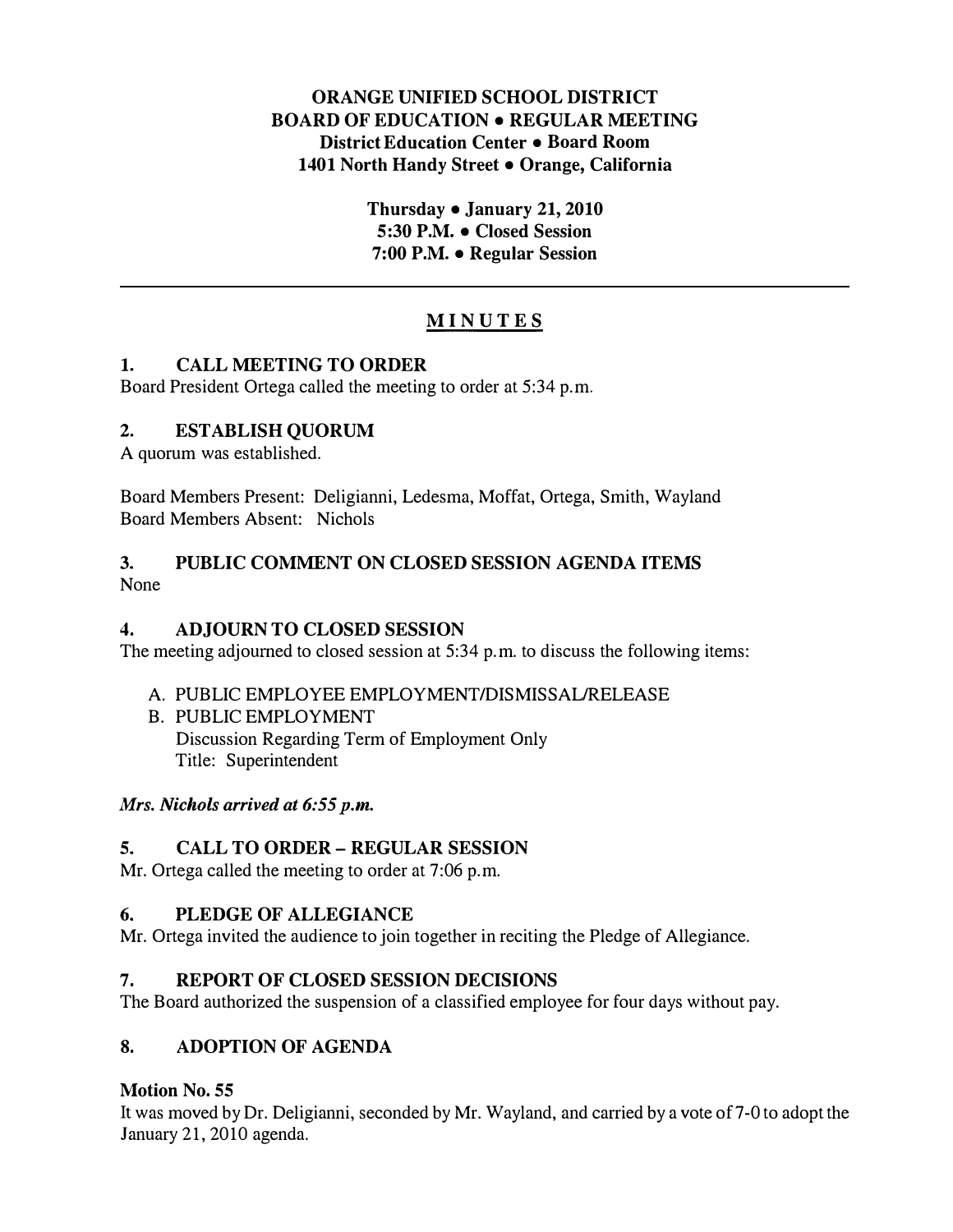# 9. ANNOUNCEMENTS AND ACKNOWLEDGMENTS

## Item 9.A. Superintendent's Report

Dr. Dreier announced that teachers, Judy Denenny from McPherson Magnet, Mary Catherine Doyle from Fairhaven and Scott Williams from Villa Park Elementary Schools, were selected by the Orange County Department of Education as representatives for the 2010 Orange County Computer Using Educators (CUE) Annual Student Technology Showcase. These teachers will demonstrate the innovative ways that they and their students are using technology.

Dr. Dreier commended the second half of teachers who were recognized for receiving mini-grants funded by the Rotary Club of Orange and the Orange Education Foundation. The mini-grants are given to teachers who have found an innovative way to teach. The winners were:

| Michelle Stephens        | Imperial  | Szu Wei Hsieh              | McPherson          | Chelsea Bottomley | McPherson |
|--------------------------|-----------|----------------------------|--------------------|-------------------|-----------|
| Teresa Andrade           | McPherson | Cherly Robertson McPherson |                    | Tara Randal       | McPherson |
| <b>Christy Covington</b> | Serrano   | Dana Vigneault             | Serrano            | Helen Ramsey      | Sycamore  |
| Kristen Dan              | Sycamore  | Tami Daffen                | <b>West Orange</b> |                   |           |

The Rotary Club of Orange funded \$7,200; the Orange Education Foundation funded \$3,000. Dr. Dreier expressed her appreciation for their sponsorship and support towards our teachers.

#### Item 9.B. Board Presidents Report

Mr. Ortega wished everyone a happy new year as we move forward collectively together.

## Item 9.C. Board Recognition of Students, Staff and Community

## (i) CASTO School Bus Safety Poster Contest

Mr. Ortega presented a Certificate of Recognition to Gilbert Madrid, in the fourth grade SDC class at Canyon Rim Elementary, Sophia Iwao, a fifth grader from Canyon Rim Elementary, and Jasmine Gamez, a first grader from Serrano Elementary all of whom won the California Association of School Transportation Officials School Bus Safety Poster Contest. Each student will receive a \$50 savings bond. Jasmine was the "Overall Winner" of the School Bus Safety Poster Contest and received \$100 for a class party. Jasmine's poster was entered at the state level where she won the State Division in her category. She will receive a \$150 Savings Bond.

## (ii) Outstanding Employee of the Month

The Board of Education recognized Larry Hsieh, Network Technician, Information Services Department, as the recipient of the Outstanding Customer Service Award for the month of January. On behalf of the Board of Education, Mr. Ortega presented a Certificate of Recognition to Mr. Hsieh.

## Item 9.D. State of the School Report- School Updates

The SACBE representatives gave brief updates regarding activities, academics, testing and sports. Breona Mandel was introduced as Richland's new SACBE representative, replacing Diana Gonzales. Collier Beardsley from Villa Park High School was not present for the meeting.

# 10. APPROVAL OF MINUTES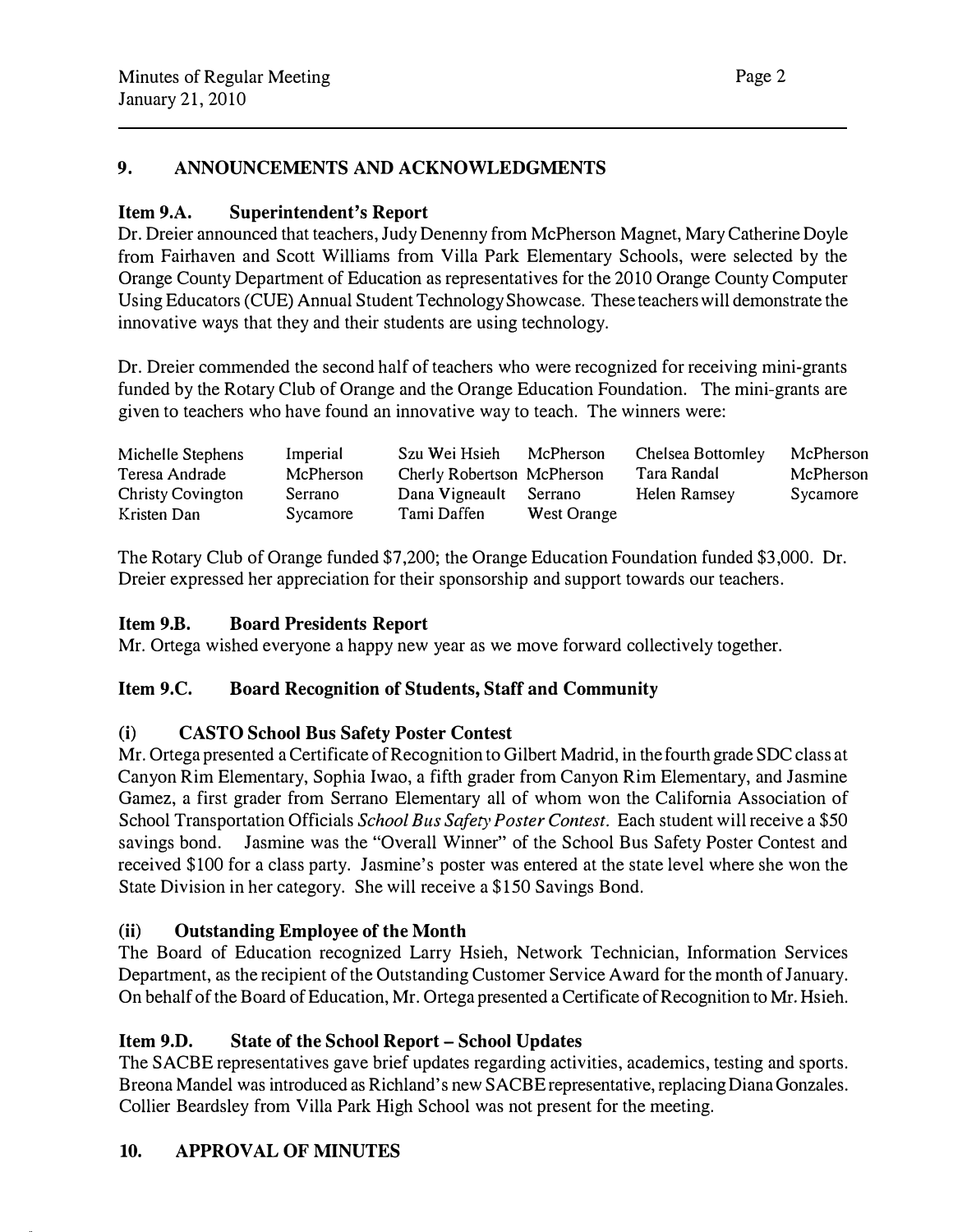December 10, 2009 (Regular Minutes)

## Motion No. 56

It was moved by Mrs. Smith, seconded by Mr. Wayland, and carried by a vote of7-0 to approve the December 10, 2009 regular Board meeting minutes.

## 11. PUBLIC COMMENT: Non-Agenda Items

## **Speakers**

No speakers

# 12. ACTION ITEMS

## Item 12.A. Student Calendar 2010-2011

The student calendar for 2010-11 was presented as part of the continuation of a comprehensive District-wide cost saving process. The student calendar for 2010-11 reflects the schedule and savings of the "modified" traditional track student calendar which was approved by the Board of Education for the previous school year. The length of the student Thanksgiving break is the only notable change over the current 2009-10 calendar.

## Motion No. 57

It was moved by Mrs. Nichols, seconded by Mr. Ledesma, and carried by a vote of7-0 to approve the attached student calendar for the 2010-11 school year.

## Item 12.B. Memorandum of Understanding between the District and California School Employees Association, Chapter 67, for 2009-10 Re-Opener Negotiations

Under the terms of the Collective Bargaining Agreement, the parties agreed to re-open Article 12, plus one specified article for re-opener negotiations for 2009-10. This Memorandum of Understanding concludes re-opener negotiations between the District and the California School Employees Association (CSEA), Chapter 67, for the 2009-10 school year. The MOU between the District and the CSEA, Chapter 67, reduces the number of compensated workdays for employees represented by CSEA, Chapter 67. See attached AB 1200 statement.

## Motion No. 58

It was moved by Mrs. Nichols, seconded by Mr. Wayland, and carried by a vote of7-0 to ratify the Memorandum of Understanding between the Orange Unified School District and the California School Employees Association, Chapter 67.

## Item 12.C. Amendment to Employment Agreement between the Board of Education and the Superintendent Regarding Term

The term of the Superintendent's current Agreement for Employment is from August 1, 2008 through July 31, 2011. The Board of Education will consider taking action to authorize a second amendment for the purpose of extending the term of the Superintendent's Agreement for Employment beyond July 31, 2011. This action does not propose to increase the compensation of the Superintendent.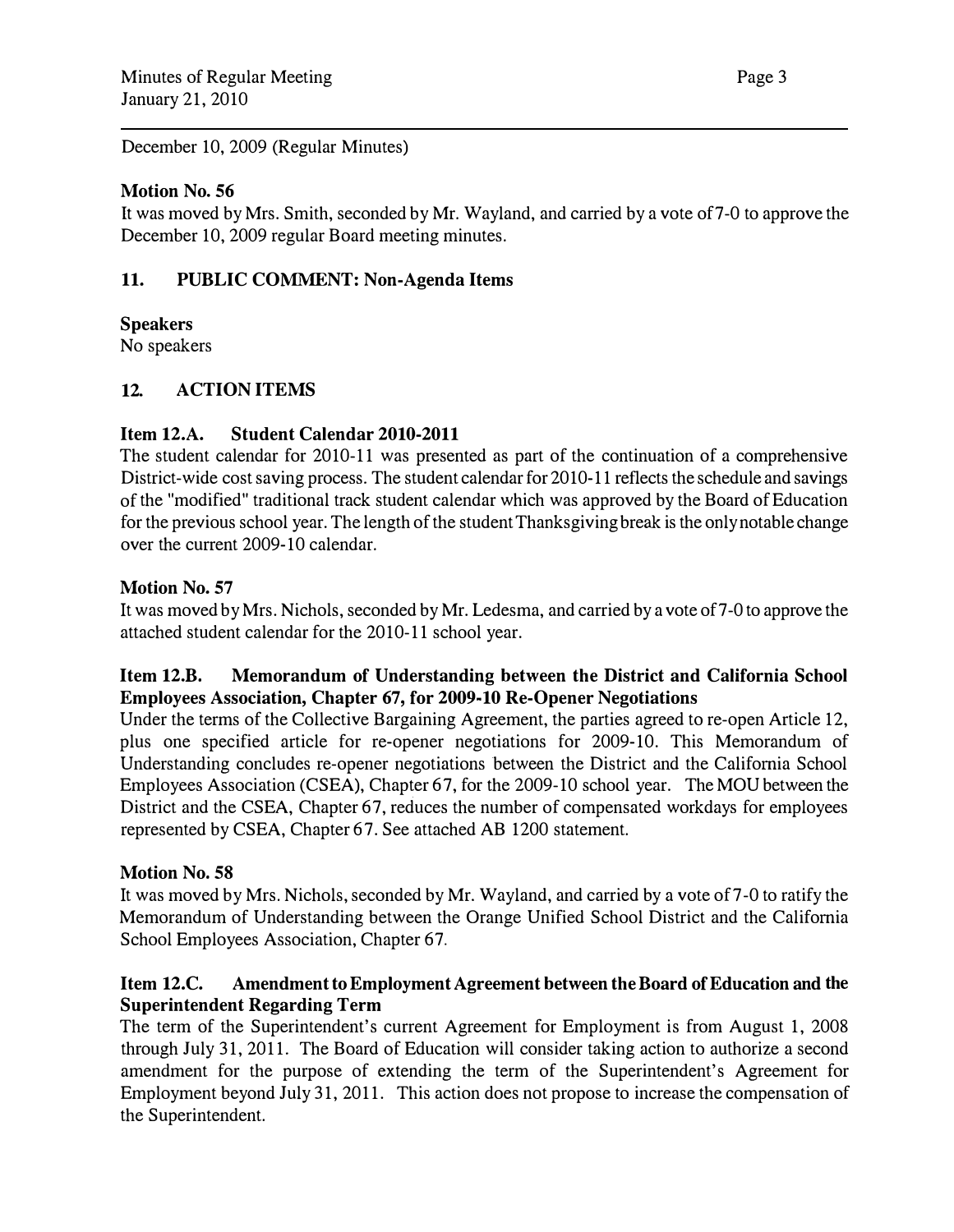#### Motion No. 59

It was moved by Mr. Ledesma, seconded by Mrs. Nichols, and carried by a vote of7-0 to authorize a second amendment to the Superintendent's Agreement for Employment to extend the term beyond July 31, 2011 to June 30, 2013 and that the Board President and Clerk be authorized to sign the second amendment on behalf of the Board of Education.

## Item 12.D. Legislative Coalition- 2010 Platform

Lany Cohn, Chair of the Legislative Coalition, presented to the Board of Education the proposed 2010 Legislative Platform. The Platform, as follows, will be submitted to the legislature in Sacramento in March.

- 1. Support legislation that extends categorical flexibility beyond the 2012-13 sunset date.
- 2. Promote legislation that would address the substantial cost to school districts in responding to charter school applications, as required by law.
- 3. Support legislation that prevents the reduction of school district Revenue Limits to offset the costs of specific or categorical programs.
- 4. Support legislation that provides ADA funding for online classes.

## Motion No. 60

It was moved by Mrs. Nichols, seconded by Mrs. Moffat, and carried by a vote of 7-0 to approve the proposed Legislative Coalition Platform for 2010, as presented above.

## Item No. 12.E. Resolution No. 17-09-10: Authorization to Submit Revised Conflict of Interest Code to the Orange County Board of Supervisors for Approval

The Orange County Board of Supervisors has adopted standardized disclosure categories and made them available to all districts in Orange County for whom they are the Code Reviewing Body. As such, the District's current Conflict of Interest Code needs to be amended to include the County's standardized disclosure categories. The Orange Unified School District Board of Education last amended its Conflict of Interest Code in October 2002. Revisions are subject to review and approval by the Orange County Board of Supervisors, pursuant to Government Code 82011(b) and 87303.

## Motion No. 61

It was moved by Mrs. Smith, seconded by Mrs. Nichols, and canied by a vote of 7-0 to adopt Resolution No. 17-09-10, authorizing submission of the revised Conflict of Interest Code to the Orange County Board of Supervisors for approval.

# 13. INFORMATION/DISCUSSION ITEMS

## Item 13.A. Presentation of Energy Star Recognition

Orange Unified School District has been recognized with the Energy Star both District-wide and at the school site level. An overview of the recognition was presented and the bronze Energy Star Label plaques were awarded to qualifying schools.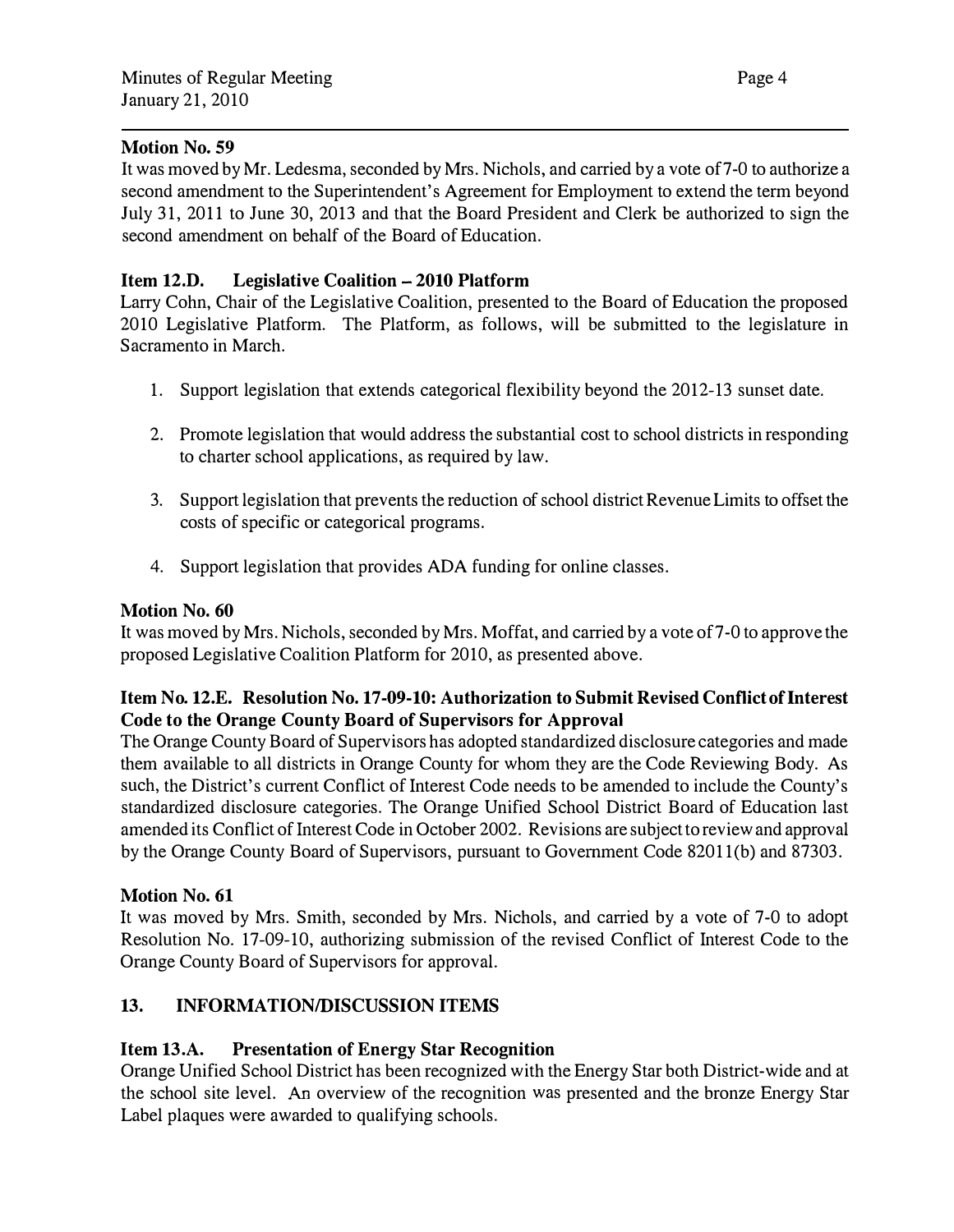#### Energy Star School Site Recognition

The following schools have earned the Energy Star Label. This is accomplished by using about 35 percent less energy than average buildings, while still providing quality service and comfort to occupants:

- 1. Canyon Rim Elementary School
- 2. Esplanade Elementary School
- 3. Fairhaven Elementary School
- 4. Handy Elementary School
- 5. Imperial Elementary School
- 6. Noh! Canyon Elementary School
- 7. Running Springs Elementary School
- 8. Serrano Elementary School
- 9. Taft Elementary School
- 10. Villa Park Elementary School
- 11. Cerro Villa Middle School
- 12. Yorba Middle School
- 13. Richland Continuation High School

## Item 13.B. Student Enrollment at "Build-Out"

On August 20, 2009, the Board received two information items: 13.A. Enrollment Projections Update and 13.B. Discussion on the Sale and/or Lease of Surplus Property. In the ensuing discussion, staff was directed to develop long range student demographic projections. Developing long-range demographic projections, as of a specific future date, becomes more elusive over time due to fluctuating economic factors and population trends. To provide a reasonable level of assurance of accuracy, demographers avoid extremely long-range projections in favor of the stasis condition referred to as "build-out." "Build-out" projections are not based on any specific target date. Instead they provide an analysis of a district's likely emollment once all vacant and appropriately zoned residential properties are constructed.

Staff presented a report on the likely demographic allocation of students in the District at "buildout." The Board asked that staff bring back "ideas" for consideration regarding the surplus properties at a future meeting.

## 14. CONSENT ITEMS

## Motion No. 62

It was moved by Mrs. Smith, seconded by Mrs. Nichols, and carried by a vote of7-0 to approve the consent items.

## Item 14.A. Gifts

The attached list of cash donations totaling \$97,089.55 was donated to the District for use as indicated. A letter of appreciation will be forwarded to the benefactors.

# Item 14.B. Purchase Orders List

The Board approved the Purchase Order List dated November 23, 2009, through January 10, 2010 in the amount of \$3,208,356.71. See attached Purchase Orders Lists.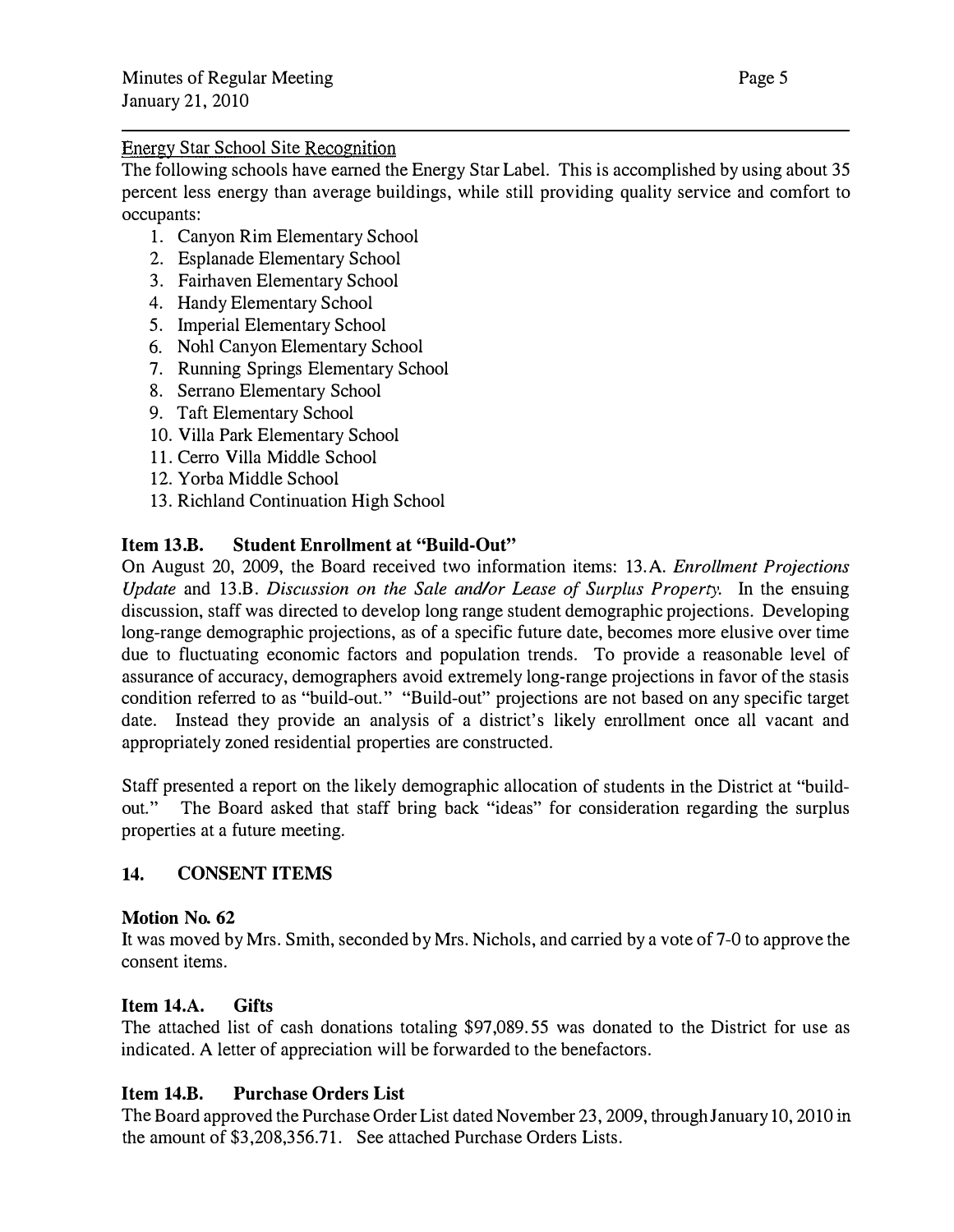## Item 14.C. Warrants List

The Board of Education approved the Warrants List dated November 23, 2009 through January 10, 2010 in the amount of \$11,015,224.01. See attached Warrants List.

#### Item 14.D. Contract Services Report- Administrative Services

The following contract service was approved.

## WESTMARK PRODUCTS, INC.

The District awarded Bid No. FC6018 - Wood and Plastic Covered Casework - Sycamore Elementary School to Westmark Products, Inc., on June 19, 2008. Change Order 3 increases the value of the contract and does not add any additional time to the contract. The scope was reviewed and found to be reasonable by the architect, construction manager and staff. This Change Order falls within the allowable maximum per the Public Contract Code.

Special Reserve/Capital Projects .............................. \$5,100

# Item 14.E. Acceptances of Completed Contracts and Filing of Notices of Completion

The following contract was accepted by the Board:

| Bid No. FC6017 - Modernization Project     |                                          |  |  |  |
|--------------------------------------------|------------------------------------------|--|--|--|
| Project:                                   | <b>Sycamore Elementary School</b>        |  |  |  |
| Original Board Approval:                   | May 22, 2008                             |  |  |  |
| Original Purchase Order:                   | 807065, 903460, 903460-02, 903460-       |  |  |  |
|                                            | 03, 903460-04, 101381                    |  |  |  |
| <b>Completion Date:</b>                    | November 25, 2009                        |  |  |  |
| Contractor:                                | <b>Meadows Construction Services Inc</b> |  |  |  |
| Original Contract:                         | \$5,299,000                              |  |  |  |
| Change Orders, #1 -13:                     | $-347,013$                               |  |  |  |
| <b>Total Project Amount:</b>               | \$4,951,987                              |  |  |  |
| Retention:                                 | 495,199                                  |  |  |  |
| Additional Holdback*:                      | 693,495                                  |  |  |  |
| *(Stop Notices, Liquidated Damages, Other) |                                          |  |  |  |

#### Item 14.F. Approval of Agreement between Orange Unified School District and Centralia School District for Occasional Student Bus Transportation

The Board authorized the Superintendent or designee to enter into a student bus transportation services agreement with Centralia School District.

Item 14.G. Approval of E-Rate Telecommunications Contingent Contract with Time Warner Communications- Funding Year 13: July 1, 2010 to June 30, 2011

The Board authorized the use of the E-rate Program and authorized the Superintendent and/or designee to submit applications and enter into contracts for Funding Year 13.

Item 14.H. Approval of E-Rate Telecommunications Contingent Contract with AT&T-Funding Year 13: July 1, 2010 to June 30, 2011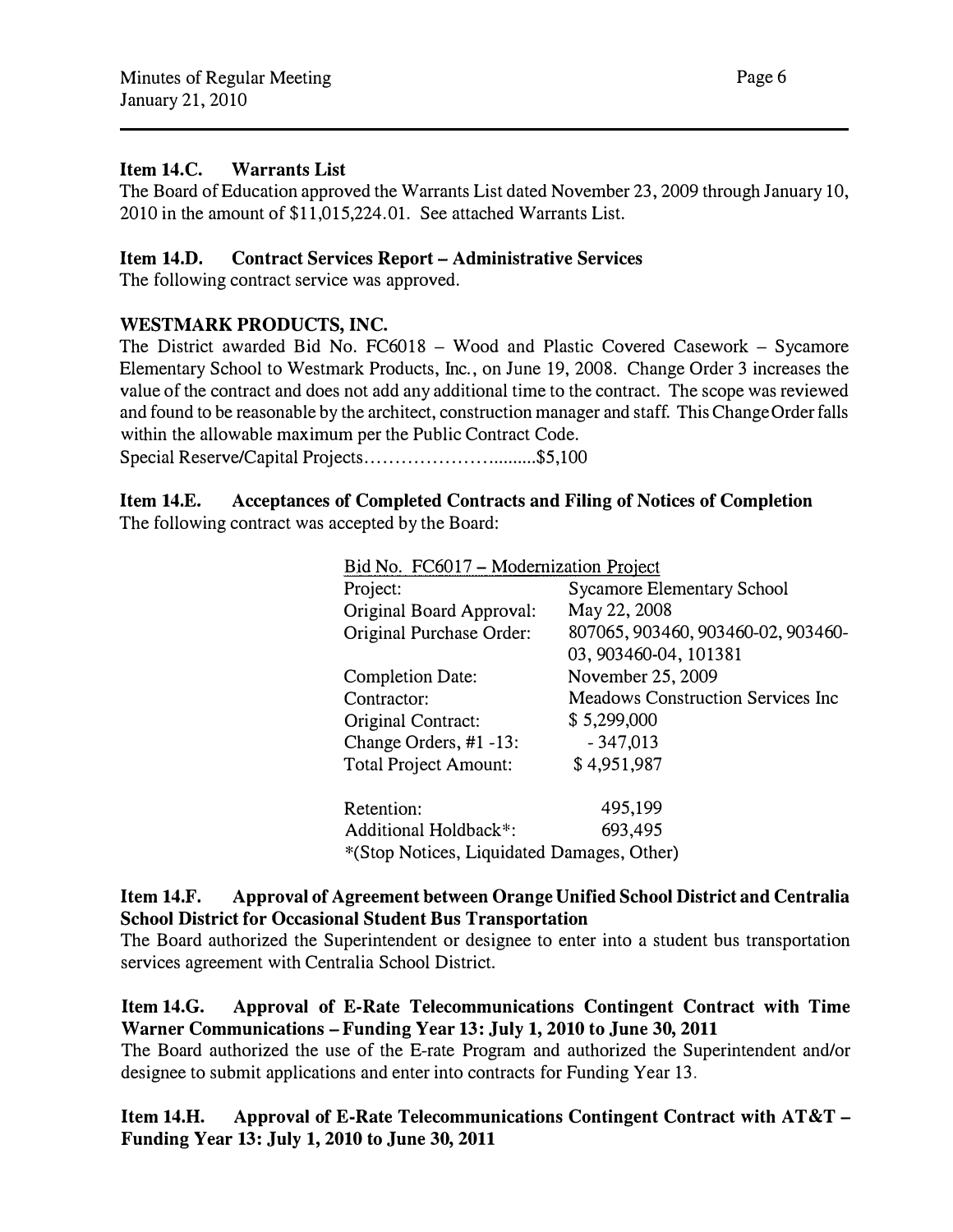The Board authorized the use of the E-rate Program and authorized the Superintendent and/or designee to submit applications and enter into contracts for Funding Year 13.

# Item 14.1. Personnel Report

The Board approved the attached Personnel Report.

# Item 14.J. Contract Services Report- Educational Services

The Board approved the following contract services for Educational Services.

## KOCE-TV FOUNDATION

School Districts are required to provide an equitable share of federal monies to the private schools within their attendance boundaries. KOCE-TV Foundation will conduct Broadcast Instructional Television Programming, Online Video Discovery Streaming and Training Resources for Teachers for the 2009-10 school year at St. John's Lutheran School. These services will be used to provide technology resource tools for supplemental curriculum development and student use. (All fees and materials to be included.) Fiscal impact will be the expenditure of restricted categorical fund monies. Title II, Part A.................not-to-exceed ... ......................\$1,283

# MOTIVATIONAL PRODUCTIONS

School Districts are required to provide an equitable share of federal monies to the private schools within their attendance boundaries. Motivational Productions will present a Character Education multimedia presentation for K-8 students, which challenge young people to make healthy choices and build strong character. Materials will be provided for pre and post presentations for the students at Holy Family Cathedral School in February 2010. Fiscal impact will be the expenditure of restricted categorical fund monies.

Title IV, Part A ........ .. not-to-exceed ........................................ \$587

# MUSIC MAKER STUDIO INC.

Music Maker Studio Inc. will provide after school instrumental music instruction for students at Canyon Rim Elementary School during the 2009-10 school year. Donation Account . ..... ... . .. ... not -to-exceed .... . ....... ... \$11 ,000

# WEST ED

WestEd will provide technical support, scantrons and data analysis of the required California Healthy Kids Survey. The survey will be administered in the spring of 2010 to a potential pool of 9,400 students across the following grade levels: 5, 7, 9 and 11. The cost is based on \$.30 per survey, not to exceed a total of \$3,000. WestEd will also provide school level and individual school reports to include non-public school reports at a cost of \$50 per report, not to exceed a total of \$2,500. In addition, WestEd will submit a final report on the findings of the survey. Fiscal impact will be the expenditure of restricted categorical fund monies.

Title IV & TUPE funds ............. not-to-exceed ................ . .. \$5,500

# Item 14.K. Study Trips

The following study trips were approved by the Board of Education:

Crescent Elementary –  $5<sup>th</sup>$ Grade GATE Class – Ocean Institute – Dana Point – January 27-28, 2010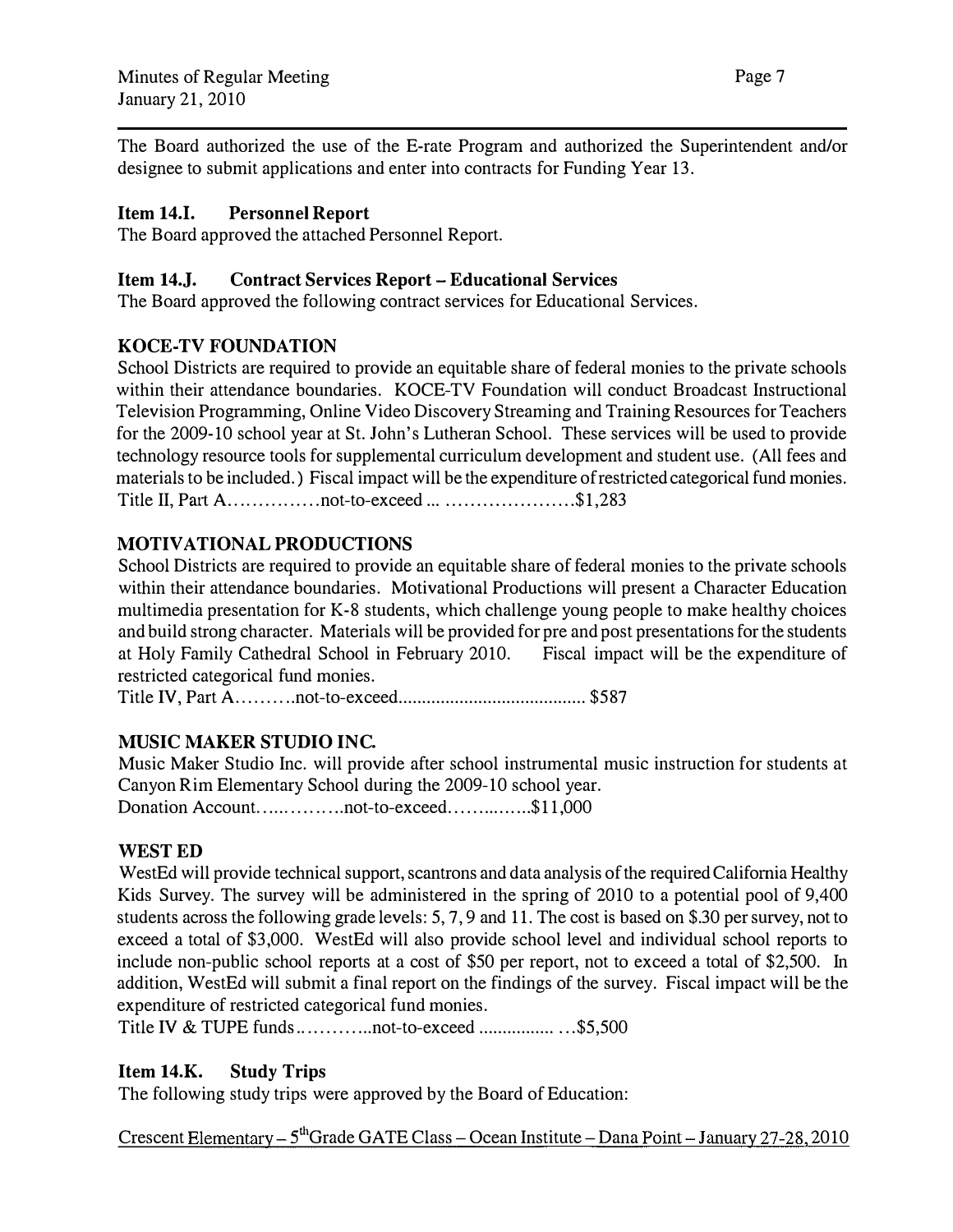The fifth grade students from Crescent Elementary School, under the direction of Sharon Cecchi, will travel to Dana Point on January 27 and return on January 28, 2010. The students will participate in a lab/cruise with activities that explore the world of nocturnal and deep-sea animal adaptations. There is no impact to the General Fund. The student cost may be supplemented by funds donated from individual parent organizations. The cost will not exceed \$100 per student, and scholarships are available.

Crescent Elementary – 5<sup>th</sup>Grade GATE Class – Ocean Institute – Dana Point – January 28-29, 2010 The fifth grade students from Crescent Elementary School, under the direction of Jami Shields, will travel to Dana Point on January 28 and return on January 29, 2010. The students will participate in a lab/cruise with activities that explore the world of noctumal and deep-sea animal adaptations. There is no impact to the General Fund. The student cost may be supplemented by funds donated from individual parent organizations. The cost will not exceed \$100 per student, and scholarships are available.

## <u>Sycamore Elementary - 6<sup>th</sup> Grade Class – Cedar Crest – Running Springs - Outdoor Science School – </u> February 23 - 26, 2010

The sixth grade students from Sycamore Elementary School, under the direction of Robin Ray, will participate in the Orange County Department of Education's Outdoor Science School progrmn. This four-day program provides students an opportunity to study science in a natural setting. Students will have the opportunity to explore established trails, investigate geological features, observe wildlife and compare plant adaptations. Students will study the night sky through telescopes, participate in line and folk dances, create and perform science and nature skits. The curriculum at the camp is aligned with the California Science Content Standards and the California Science Framework. Students attending the program from each participating school are responsible for the program cost. There is no impact to the general fund. The student cost may be supplemented by funds donated from individual parent organizations. The cost will not exceed \$200 per student, and scholarships are available.

## Handy Elementary - 6<sup>th</sup> Grade Class – Cedar Crest – Running Springs – Outdoor Science School – March 1 - 5, 2010

The sixth grade students from Handy Elementary School, under the direction of John McCarthy, will participate in the Orange County Department of Education's Outdoor Science School program. This five-day program provides students an opportunity to study science in a natural setting. Students will have the opportunity to explore established trails, investigate geological features, observe wildlife and compare plant adaptations. Students will study the night sky through telescopes, participate in line and folk dances, create and perform science and nature skits. The curriculum at the camp is aligned with the California Science Content Standards and the California Science Framework. Students attending the program from each participating school are responsible for the program cost. There is no impact to the general fund. The student cost may be supplemented by funds donated from individual parent organizations. The cost will not exceed \$325 per student, and scholarships are available.

Canyon Rim Elementary - 5<sup>th</sup> Grade Class – Riley's Farm – Oak Glen – April 22 - 23, 2010 The fifth grade students from Canyon Rim Elementary School, under direction of Aleshia Sacks, will travel to Riley's Farm on April 22-23. The students will have the opportunity to participate in a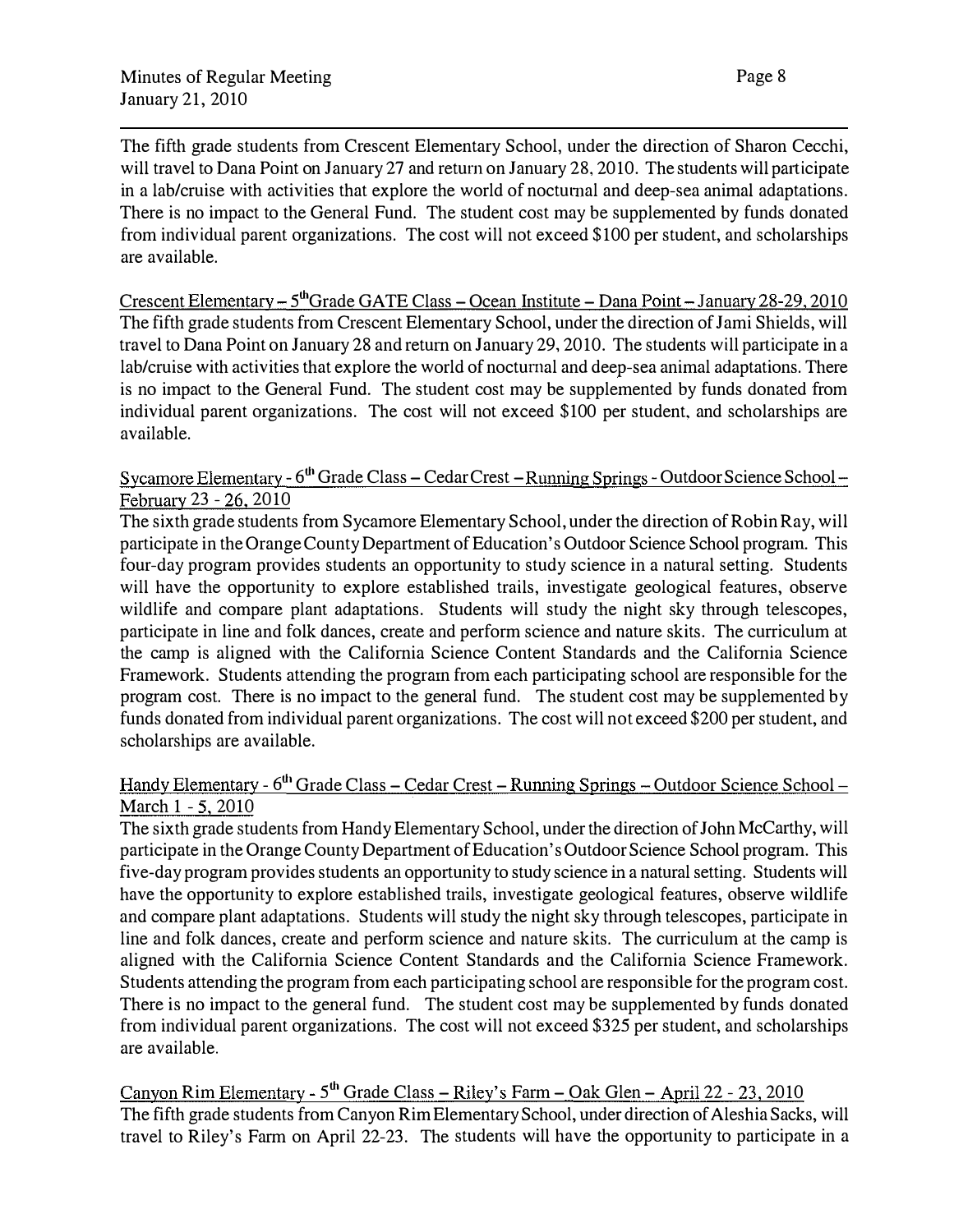"living history adventure tour." Students will be re-enacting past events in America's history, with special attention to the Revolutionary War. Participation in this trip aligns to the California Standards for 5<sup>th</sup> grade History/Social Studies. Students attending the program are responsible for the program cost. There is no impact to the general fund. The student cost may be supplemented by funds donated from individual parent organizations. The cost will not exceed \$135 per student, and scholarships are available.

El Modena High School - Girls Varsity Softball Team - Bullhead City, AZ - March 11-13, 2010 El Modena High's Varsity Softball Team, under the direction of Coach Steve Harrington, will travel to Bullhead City, by invitation, to participate in the Tournament of Champions Softball Tournament. El Modena High is one of forty state and/or nationally ranked teams invited to participate. Students will compete and showcase their talents in the presence of numerous college coaches recruiting and offering athletic scholarships. Sixteen female students will be accompanied by thirteen adult female and eight adult male chaperones and will stay at the Riverview Hotel, Bullhead City. Athletes will pay their own hotel costs. Transportation will be provided by parents who will have an approved District driver certificate on file prior to this trip. Students will miss two days of school. No substitute will be required.

## Orange High School- Vocal Music - New York City, NY- April 14-18, 2010

Note: A similar study trip was approved by the Board of Education on September 24, 2009. The original trip was for April 5-12, 2010, and included travel to Washington DC, Philadelphia, and New York City. Due to lack of funding, the trip has been revised and this item reflects the new dates, destination, and lower cost.

Orange High's Vocal Music students, under the direction of Mike Short, will travel to New York City to perform in concert at Carnegie Hall in a special performance of the *Music of Eric Whitacre*, conducted by Mr. Whitacre. Members of the choir will join with other outstanding choristers to form the Distinguished Concerts Singers International, a choir of distinction, accompanied by Distinguished Concerts Orchestra International. Students will also visit historic places including Ground Zero which will include a short performance. Twelve female and eighteen male students will be accompanied by three female and two male adult chaperones and will stay at the Edison Hotel, NYC. Transportation will be provided by United Airlines. District buses, funded by the Vocal Music Department, will provide transportation to and from the airport. The cost per student is \$1,350 and scholarships are available. Students will miss three days of school. A substitute will be required, funded by the Vocal Music Department.

# Canyon High School - Girls Basketball Team - San Diego, CA July 15 - 18, 2010

Canyon High's Girls Basketball teams under the direction of coaches Matt Dale and Casey Dumont, will travel to San Diego during summer break to participate in the San Diego Classic Basketball Tournament. The student athletes will have the opportunity to compete against top athletes from across the state in a highly competitive basketball atmosphere, as well as develop team building. Twenty-five female students will be accompanied by two male and eight female adult chaperones and will stay at the Embassy Suites, La Jolla. Parents will provide transportation for their student and any parent driving a student other than their own will have an approved District driver certificate on file prior to the trip. The cost per student is approximately \$225 and scholarships are available. Students will not miss any school days. No substitutes are required.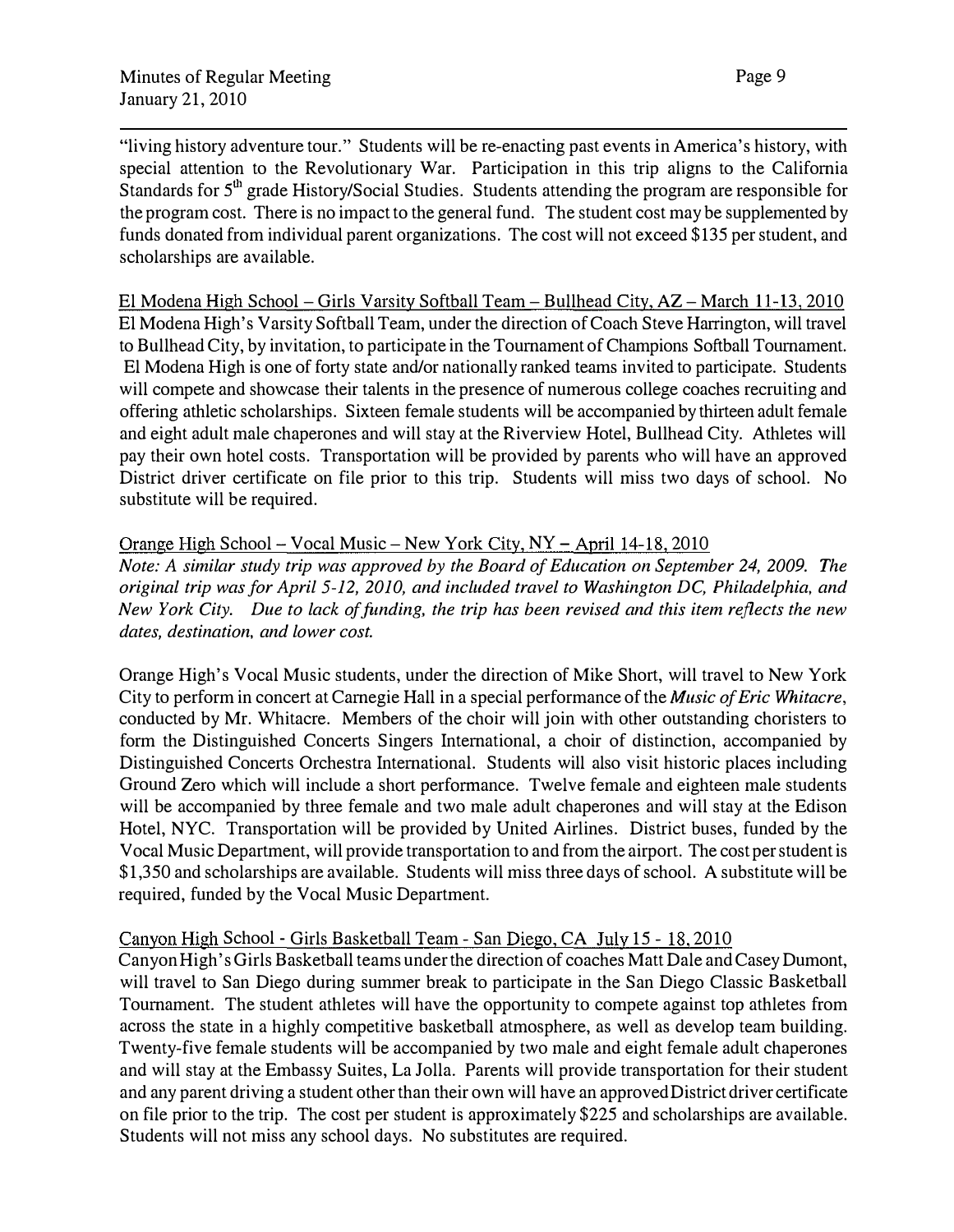## Item 14.1. Consolidated Application Part II 2009-10

The Board approved the submission of the Consolidated Application Part II for the 2009-10 school year to the California State Department of Education. See attached Abstracts.

# Item 14.M. Second Quarter Report of Uniform Complaints for the Williams and Valenzuela Case Settlements

The Board received the Report of Uniform Complaints as mandated by the Williams and Valenzuela Case Settlements. No Uniform Complaints for any area have been reported during the second quarter

# Item 14.N. Expulsion of Student: Case No. 09-10-21

The Board upheld the administrative recommendation.

# Item 14.0. Expulsion of Student: Case No. 09-10-22

The Board upheld the administrative recommendation.

# Item 14.P. Expulsion of Student: Case No. 09-10-23

The Board upheld the administrative recommendation.

## Item 14.Q. Expulsion of Student: Case No. 09-10-24

The Board upheld the administrative recommendation.

# Item 14.R. Expulsion of Student: Case No. 09-10-25

The Board upheld the administrative recommendation.

# Item 14.S. Contract Services Report- Pupil Services

The Board approved the Contract Services Report - Pupil Services as follows:

# THE CHILDREN'S THERAPY CENTER

Services are required for the purpose of providing occupational and physical therapy to individuals with exceptional needs during the 2009-10 school year.

Special Education . . . . . . . . not to exceed . . . . . . . . . \$12,950

## HBIC (HELP FOR BRAIN INJURED CHILDREN) DBA: CLETA HARDER DEVELOPMENTAL SCHOOL

Services are required for the purpose of providing special education and/or related services to individuals with exceptional needs during the 2009-10 school year. Special Education . . . . . . . . not to exceed . . . . . . . . \$16,000

Ol .00-6500-0-5870-5750-1110-207-207-000

# IRVINE THERAPY SERVICES, INC.

Services are required for the purpose of student assessment and consultation and attendance at an Individual Educational Program (IEP) meeting during the 2009-10 school year. Special Education . . . . . . . . not to exceed . . . . . . . . . \$350